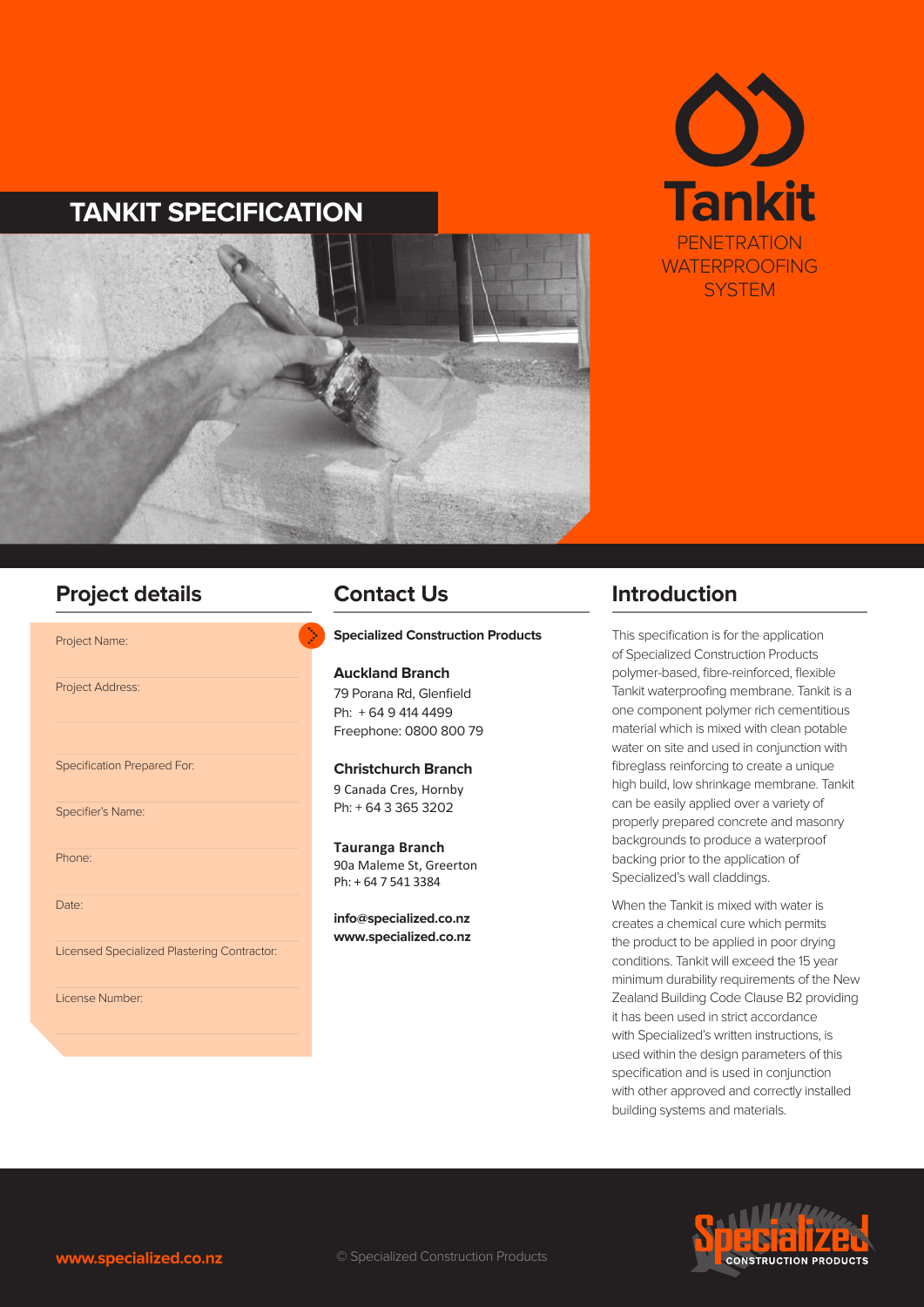

## **Properties**

Application Temperature: 8°C - 30°C

Service Temperature Range: -20°C to 60°C

Dry Film Thickness: 800 - 1000μm

#### Coverage:

Approximately 1.5m²/litre per coat at a film build of 650μm

## **Pre-Waterproofing Requirements**

The masonry/brick/concrete substrate must be installed in strict accordance with the manufacturer's specifications and recommended installation procedures. The manufacturers required curing time must be allowed after placement of the bricks/blocks to ensure all of the pointing has completely cured and the walls have stabilised. Failing to allow the pointing to fully cure can lead to excess shrinkage and cracking on the pointing lines after the substrate has been waterproofed and plastered. All solid concrete substrates must be cured for a minimum of 28 days.

All loose or damaged material must be removed by waterblasting, sandblasting or mechanical wire brushing and repaired prior to being waterproofed. All surface imperfections such as blowholes, cracks and spalling must all be patched and levelled to required tolerances and smoothness with the recommended Specialized plaster materials before the Tankit membrane is applied.

Any EPS that has been directly adhered to the concrete or masonry substrate must be rasped and free of all bondinhibiting materials, including but not limited to dust, oxidisation and dirt.

This system must not be used in situations where water may pond. A minimum slope of 10° is required on all sills and copings. It is also not suitable

for vehicular traffic or for use below ground.

Particular attention to detail and workmanship must be given to the weatherproofing details contained in the technical literature relating to flashing and sealing building penetrations or junctions with other building materials. This system is not designed as a waterproofing element for junctions between dissimilar materials. Its job is to provide a waterproof backing for the application of a subsequent, crack resistant surface coating. All junctions between masonry/brick substrates or poured concrete surfaces and dissimilar materials must be correctly flashed with appropriate metal or PVC flashings and sealed with MS Silaflex or another approved equivalent. The MS sealant must be installed in strict accordance with the manufacturer's requirements and must be left to properly cure prior to plastering.

Construction Joints must be provided according to the brick/block manufacturers design criteria. All construction joints must be in place and must be waterproof prior to the commencement of plastering.

## **Surface Preparation**

All nibs, protrusions and excess mortar on the surface of the bricks or irregularities in the concrete must be ground off prior to coating.

All surfaces to receive an application of Tankit must be clean and free of debris, dirt and dust, efflorescence, grease, oils, curing agents, cleaning solutions, mould and algae or any other contaminants that may affect adhesion.

Where Tankit is being applied over an existing acrylic coating, it is crucial that the previous system is well adhered to the substrate.

Depending on the age and condition of painted or glossy surface, they must be heavily water blastered, acid etched,

face ground or mechanically abraded prior to the application of Tankit. Once the surface of the paint has been cleaned or correctly prepared Tankit can be applied to the surface either as a waterproofer or as a key coat to aid in the adhesion of subsequent layers of plaster. All cracks that may be the subject to ongoing movement must be correctly repaired and reinforced.

Tilt slab and other precast concrete items should be chemically cleaned with a water blaster and left to dry to ensure any mould release agents are removed before the Tankit is applied. Failing to correctly prepare the substrate, may affect the adhesion of the Tankit and hence the subsequent ability of the Tankit to provide a waterproof barrier.

Do not wet down masonry surfaces before coating and do not apply Tankit to surfaces that are wet from rain or overnight dew.

# **Tankit Safety Precautions**

Avoid contact with eyes and prolonged contact with skin. Wash thoroughly after handling all wet or dry material. In case of eye contact, flush immediately with running water for at least 15 minutes. Consult a physician immediately. Do not take internally. The potential irritant nature of cement dust (in dry powder form or from subsequent cutting of the hardened product) is recognised. Paper dust masks or a respirator must be worn at all times when the product is being mixed. Be sure to provide adequate ventilation when working in enclosed areas. The wet compound is alkaline and prolonged skin contact should be avoided. People with sensitive skin must wear rubber gloves when handling the product. Materials Safety Data Sheets are available on request.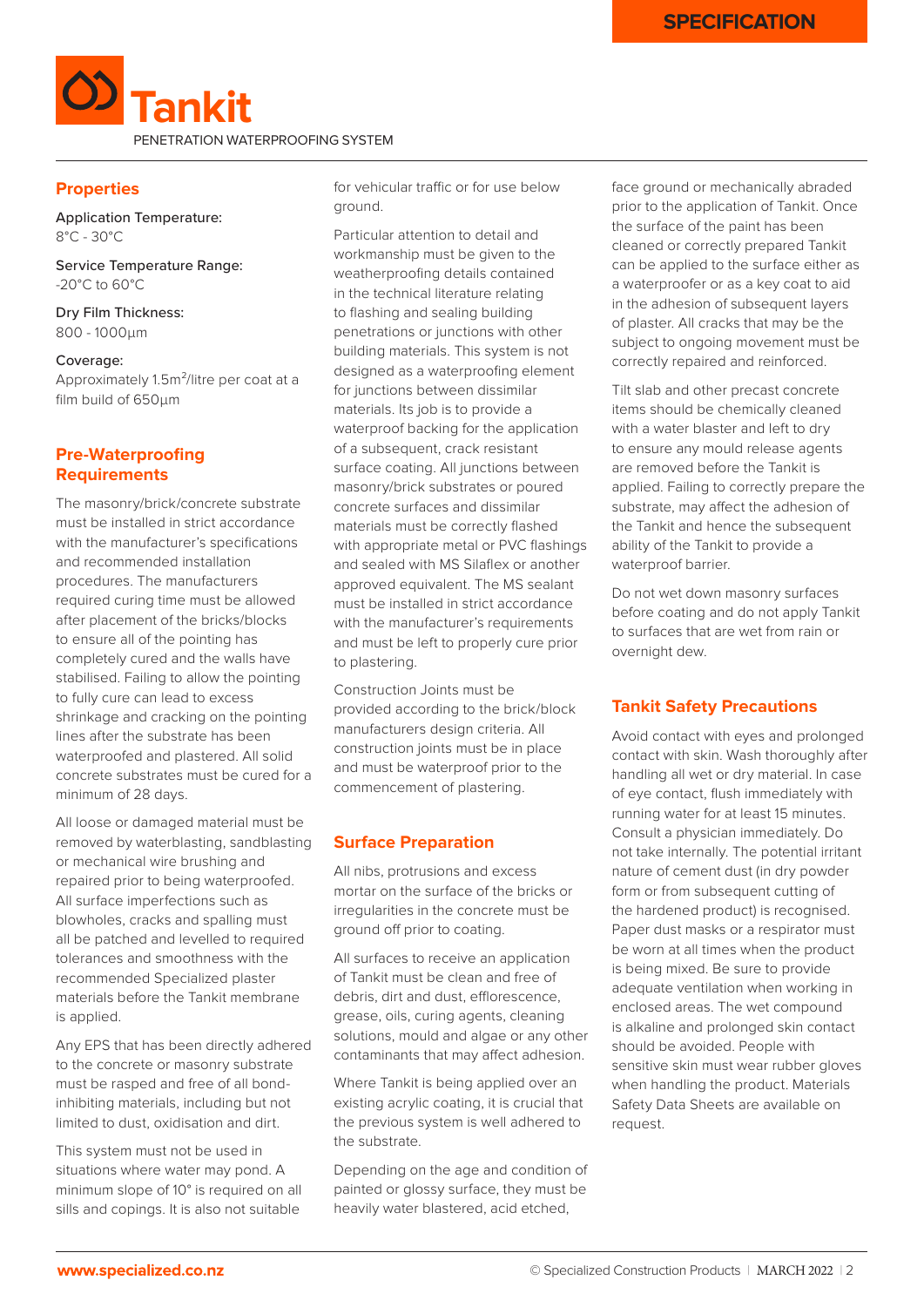

#### **Materials Application**

Once the surface to be coated is clean and dry tanking can commence. Do not apply Tankit if rain is imminent or if the surface temperature is below 8°C or higher than 30°C or will be outside these limits within the 24 hour period of application. In a clean plastic pail, mix a small usable amount of Tankit powder to a smooth consistency with potable water using a clean, rust-free electric drill and paddle. Allow the product to thicken for approximately five minutes, before adjusting the mix if necessary with either more water or powder so the product is of a uniform useable consistency. The pot life of the mixed material is very good and provided it is kept in a sealed container and has not unduly thickened, generally it can be used up to 2 hours after being mixed. However, it is important to remember that this product contains cement and therefore must not be let down with water once it starts to thicken.

Tankit must be applied in 2 coats and must have a minimum dry thickness of 800μm. Where the product is being used to bridge the gap between different substrates or there is any concern with regard to the potential for ongoing movement in the substrate Tankit must be reinforced with fibreglass mesh cloth weighing 150g/ m<sup>2</sup> (with a maximum aperature size of 4mm) between the first and second layers. All adjoining layers of fibreglass must overlap by a minimum of 50mm and care must be taken to ensure that all the material is well coated with Tankit. Do not overwork the cloth as the strands may part under pressure reducing the overall effectiveness and strength of the coating. The fibreglass should be fully embedded in the Tankit coating.

Application is typically made with a medium nap roller using a brush for corners and up stands etc.

All uncured material can be removed with water. Mechanical removal will be required once the Tankit has dried.

**On-site application is beyond the control of Specialized Construction Products. Therefore it cannot guarantee workmanship, supervision, aesthetic quality or the correct preparation and application of its products or the substrates to which its products may be applied.**

#### **Curing**

The curing time of Tankit will vary due to ambient temperature, relative humidity, surface temperature, surface porosity, application methods, and/or the thickness of the material. All freshly applied material must be protected from inclement weather for a minimum of 24 hours after application. It is the responsibility of the plaster applicator to determine if the product is cured and/or dry prior to applying any additional coats that may be required or exposing the applied product to rain, snow, dew, and/or any other inclement weather condition that may have a detrimental affect. Although Tankit contains cement and will therefore chemically cure, it will not fully cure for 7 days.

## **Limitations**

**DO NOT** apply Tankit when the ambient or surface temperature is below 8ºC or above 30˚C or will be in that range for the 24-hour period after application. Material that is allowed to freeze or material that dries too quickly may suffer irreparable damage.

**DO NOT** add any other materials to the Tankit or deviate from the mixing or application procedures outlined in any of Specialized Construction Product's technical data sheets without written approval from Specialized Constructions Products.

**DO NOT** apply Tankit unless the substrate has been properly cleaned and prepared. See Surface Preparation above.

**DO NOT** wet the substrate prior to the application of this material.

**DO NOT** reactivate Tankit with water once it has begun to set.

**DO NOT** use Tankit where it will be subjected to vehicular traffic

**DO NOT** use this material where it will be subjected to permanent immersion or where ponding will occur.

**DO NOT** use Tankit below grade.

**DO NOT** apply Tankit to wooden surfaces.

**NOTE: Failure to follow the manufacturers written specifications could result in the following but not limited to spalling, cracking, peeling, chipping, delamination, discoloration, wash off, and overall system failure.**

#### **Cleaning**

Cleaning may be accomplished with water immediately after use. Clean the whisk and the bucket between mixes and discard the cleaning water.

### **Plaster Storage**

Store in a cool place, away from direct sunlight. Shelf life for the product as long as the packaging is unopened is 12 months. Rotate the stock to ensure that the oldest material is used first. Stock that is older than 12 months should be discarded.